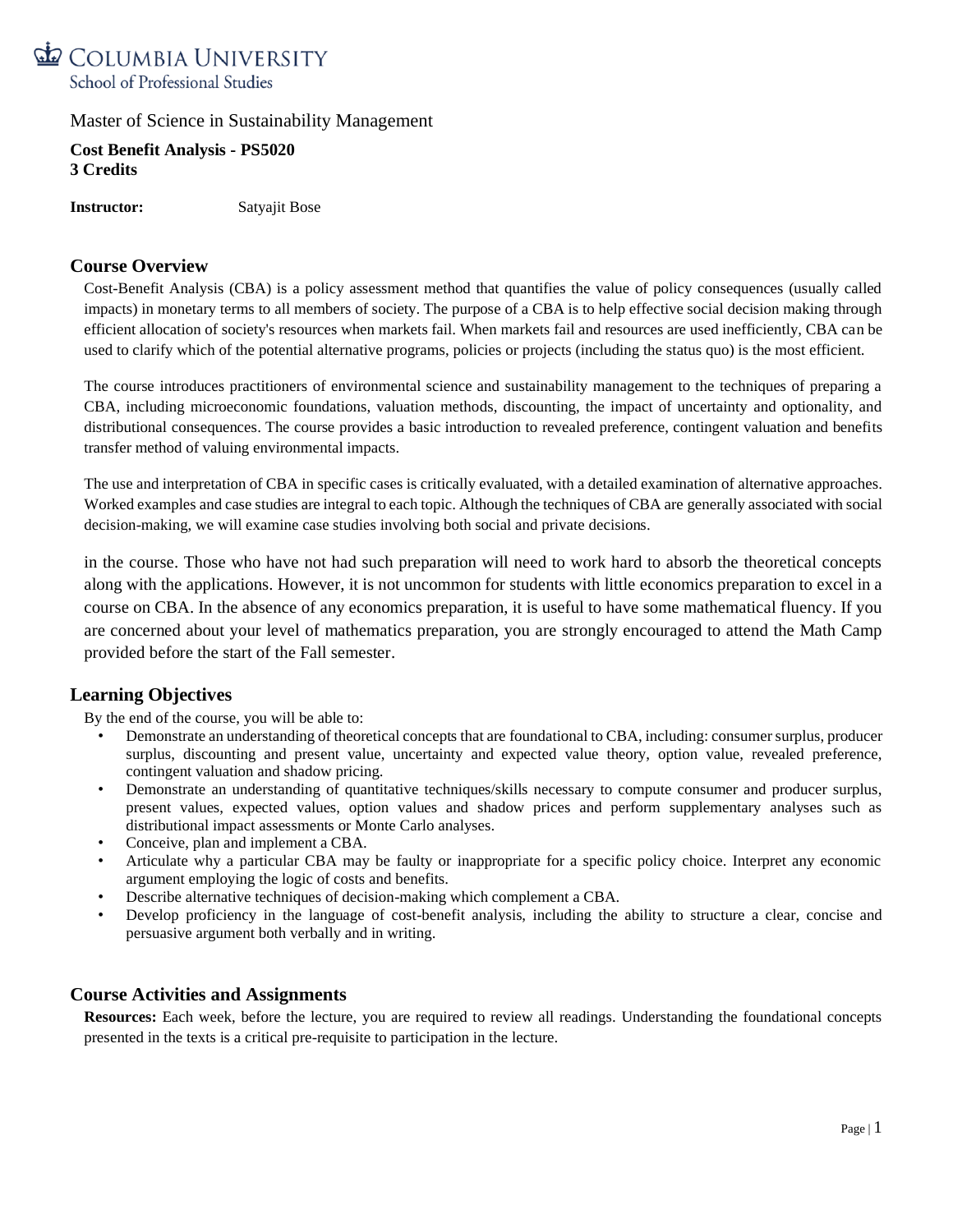

**Problem Sets:** Three times during the course, you will complete problem sets in small groups (minimum size 2, maximum size 4). The problem sets will consist of quantitative exercises and essays interpreting quantitative information. Each problem set will be graded on a categorical scale from check- to check+. A check will be equivalent to 85 out of 100. Problem sets will account for 21% of the final grade. Absent extenuating circumstances, problem sets will be graded by the TA and returned to students approximately one week after they are due.

**Attendance and Participation:** Students will be required to:

Attend and contribute to class discussions. Contributing means enhancing the quality of the class experience for yourself and others. It involves making relevant, useful and non-obvious comments, or posing pertinent questions, in clear and succinct language;

Be prepared to give 2 minute answers to impromptu questions regarding the readings in the lectures.

The attendance and participation grade will account for 7% of the final grade.

4-minute Class Presentation: Each student will present in a previously assigned class on a current affairs topic that she feels is related to concepts from CBA. Class presentations will begin in the third week. The presenter must post a reading (an article, website or other material) to the discussion board with a 2-3 paragraph introduction to her talk 1 week before the presentation. The presenter must use slides (a maximum of 5) to aid her presentation. The presentation may not exceed 4 minutes. The presentation must outline the key points in the article/reading, include the presenter's own views and the relationship to CBA.

The discussion board post and presentation will account for 7% of the final grade.

**In-Class Quiz:** There will be an in-class quiz with simple quantitative exercises similar to the group problem sets. The in class quiz is to be completed individually (i.e. not in groups) during part of a class. Performance on the in class quiz will count for 8% of the final grade.

**Midterm:** Halfway through the course, you will take a take-home midterm consisting of short quantitative exercises using Excel, computation of CBA-related ratios and essays setting up a CBA or otherwise interpreting data. The midterm exam will be graded on a numeric scale from 1 to 100 and account for 27% of the final grade.

**Term Project:** A position paper, accompanying cost-benefit analysis spreadsheet and an oral presentation arguing for a specific decision regarding a narrow aspect of sustainability for a business, a government agency or a country will be prepared in groups assigned by the instructor based on stated topic preference. You will choose from a list of topics distributed in the third week of class, prepare your report throughout the semester, and present it to your peers during the last few weeks of the course. The position paper, accompanying spreadsheet and oral presentation will be graded on a letter grade scale from F to A+ and will constitute 30% of the final grade.

# **Evaluation/Grading**

Your final course grade will be computed using a weighted index of numeric grades that combine performance under problem sets, attendance and participation, midterm exam, analyst report, CBA spreadsheet and oral presentation. The weighted index will be scaled into a letter grade scale from F to A+ based on an expectation that a class representative of the population of Columbia masters students will receive a median grade of B+ or A-.

Group Problem Sets 21% In class Quiz 8% Take-home Midterm 27% Term Project 30% In class Presentation 7% Participation & Attendance 7%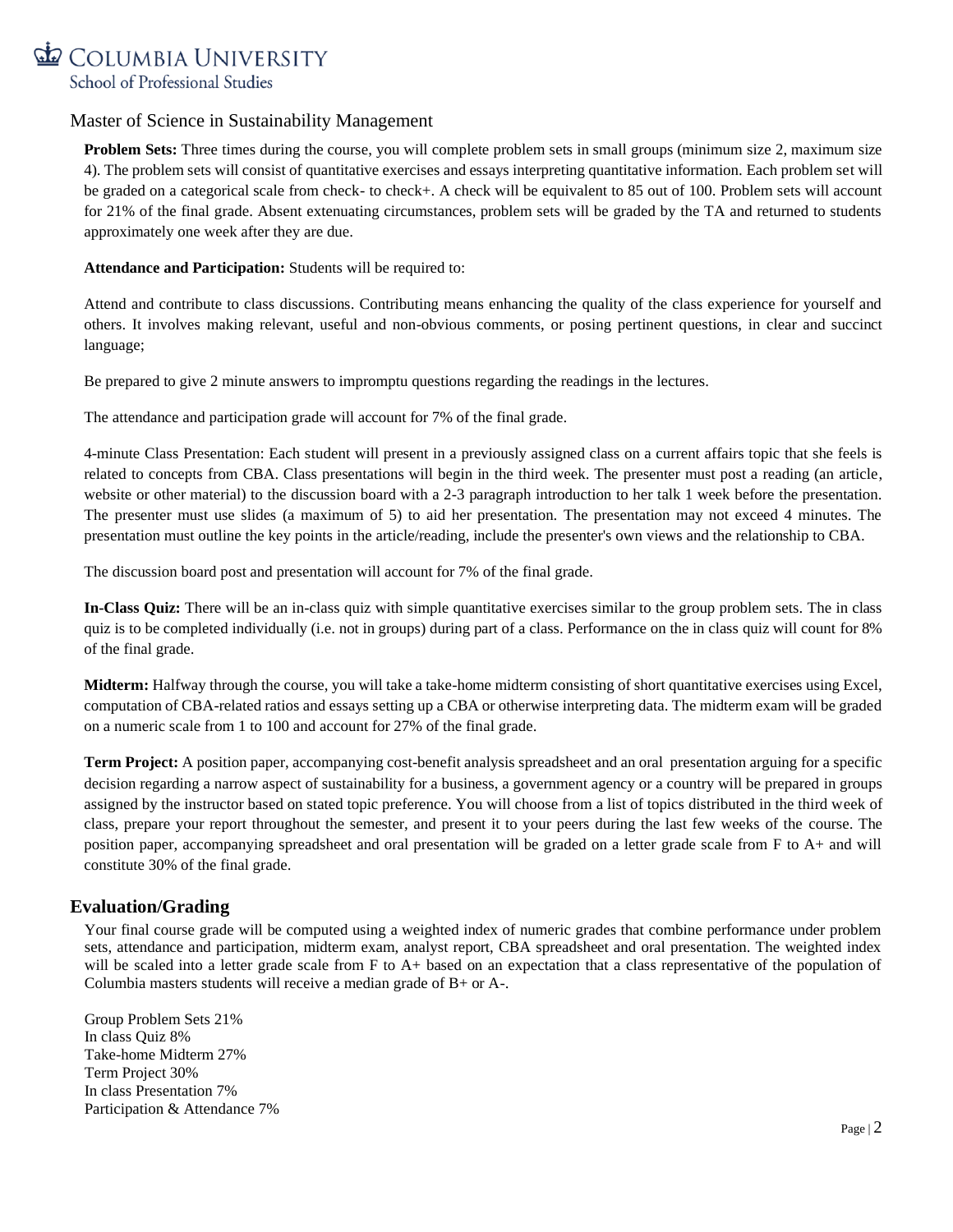

# **Course Policies**

### *Attendance*

Regular attendance in lectures is required. Students are expected to have done the readings for each session prior to the lecture.

## *Participation*

Participation in all lectures and project activities is required. We expect your contributions to enhance the quality of the class experience for yourself and others. This involves making relevant, useful and non- obvious comments, or posing pertinent questions, in clear and succinct language. During the lectures, come prepared to answer impromptu questions about the readings and course assignments.

Attendance at office hours is optional, but strongly recommended for those striving to fully understand core concepts.

#### *Late work*

All assignments must be submitted on the published due dates. In the absence of well-documented extenuating circumstances, I will deduct 10 points from the assignment grade score for each day that you are late in submission.

# **School Policies**

#### *Copyright Policy*

Please note—Due to copyright restrictions, online access to this material is limited to instructors and students currently registered for this course. Please be advised that by clicking the link to the electronic materials in this course, you have read and accept the following:

The copyright law of the United States (Title 17, United States Code) governs the making of photocopies or other reproductions of copyrighted materials. Under certain conditions specified in the law, libraries and archives are authorized to furnish a photocopy or other reproduction. One of these specified conditions is that the photocopy or reproduction is not to be "used for any purpose other than private study, scholarship, or research." If a user makes a request for, or later uses, a photocopy or reproduction for purposes in excess of "fair use," that user may be liable for copyright infringement.

## *Academic Integrity*

Columbia University expects its students to act with honesty and propriety at all times and to respect the rights of others. It is fundamental University policy that academic dishonesty in any guise or personal conduct of any sort that disrupts the life of the University or denigrates or endangers members of the University community is unacceptable and will be dealt with severely. It is essential to the academic integrity and vitality of this community that individuals do their own work and properly acknowledge the circumstances, ideas, sources, and assistance upon which that work is based. Academic honesty in class assignments and exams is expected of all students at all times.

SPS holds each member of its community responsible for understanding and abiding by the SPS Academic Integrity and Community Standards posted at [http://sps.columbia.edu/student-life-and-alumni-relations/academic-integrity-and-community](http://sps.columbia.edu/student-life-and-alumni-relations/academic-integrity-and-community-standards)[standards.](http://sps.columbia.edu/student-life-and-alumni-relations/academic-integrity-and-community-standards) You are required to read these standards within the first few days of class. Ignorance of the School's policy concerning academic dishonesty shall not be a defense in any disciplinary proceedings.

#### *Accessibility*

Columbia is committed to providing equal access to qualified students with documented disabilities. A student's disability status and reasonable accommodations are individually determined based upon disability documentation and related information gathered through the intake process. For more information regarding this service, please visit the University's Health Services website: [http://health.columbia.edu/services/ods/support.](http://health.columbia.edu/services/ods/support)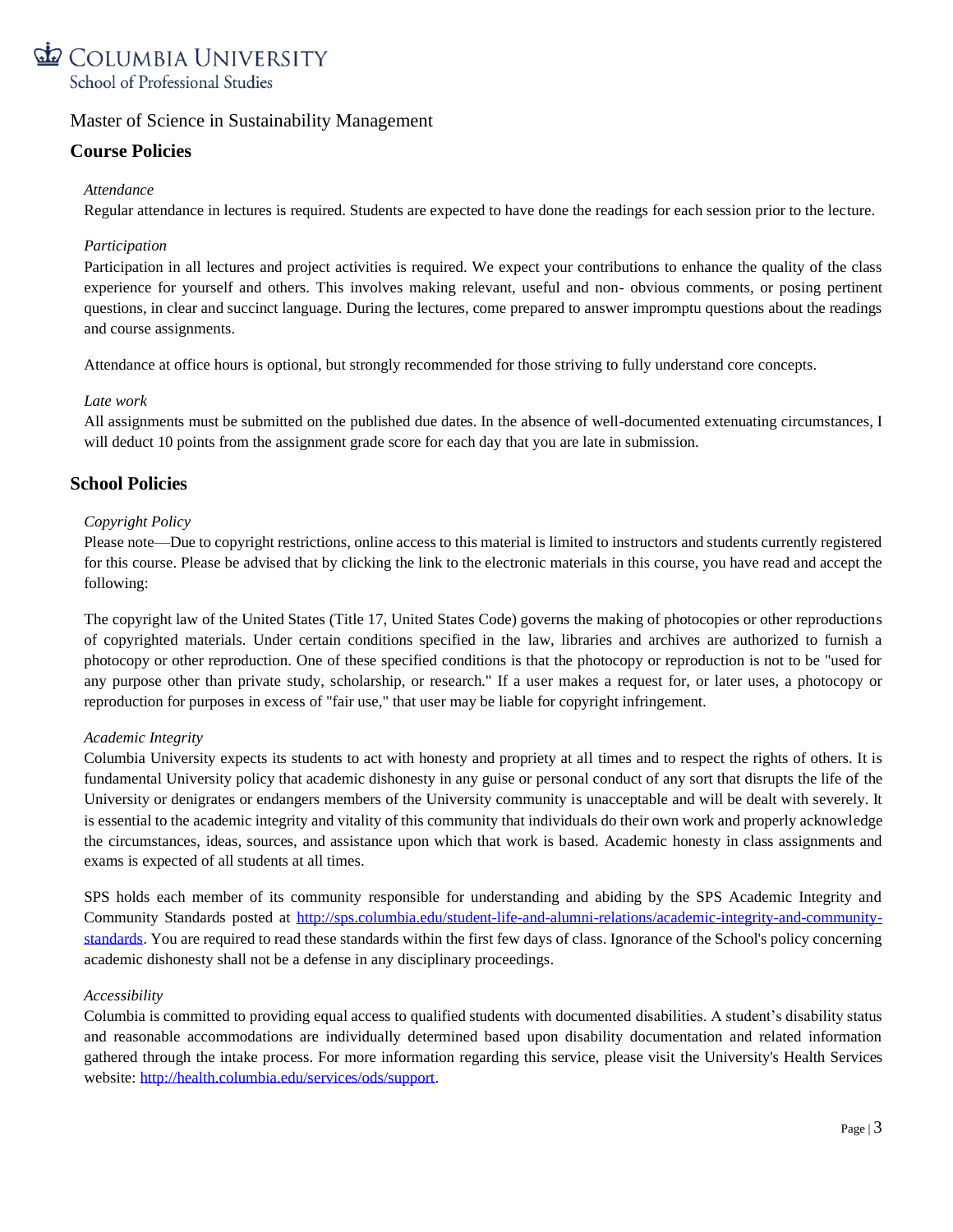

# **Course Schedule/Course Calendar**

# **Session 1: Foundations of CBA**

In our first week of the course, we will examine the economic framework which underlies cost-benefit analysis (CBA). We will outline the basic steps of a CBA and consider the relationship between CBA and efficient resource allocation. We introduce the concepts of Pareto efficiency, opportunity cost and willingness-to-pay and consider the interaction between CBA as a decisionmaking tool and democratic approaches to choose. We consider the limitations of CBA and identify situations when it would be an inappropriate tool.

#### **Learning objectives:**

- By the end of this unit, you will be able to:
- Explain in broad overview a number of key issues surrounding the use of cost-benefit analysis in decision- making.
- Explain the concepts of Pareto efficiency, opportunity cost and willingness-to-pay (WTP).
- Compute the net benefits and benefit-cost ratio, given total monetary benefits and costs of a project.

**Readings:** The assigned readings this week provide you with a broad overview of some of the foundational concepts critical to understanding CBA. Arrow, Cropper et al. will furnish you with the classic economist's arguments for the use of cost-benefit analysis in policy decisions. Chapters  $1 \& 2$  in the Boardman et al. textbook introduce CBA and outline its conceptual foundations. The article by Brandenburger & Stuart provides a framework for the usage of 'willingness-to-pay' and 'opportunity cost' in a business context. We will use this framework for describing CBA in a corporate social responsibility context.

- Arrow, K.J., M.L. Cropper, et al. "Is There a Role for Benefit-Cost Analysis in Environmental, Health, and Safety Regulation (http://www.jstor.org.ezproxy.cul.columbia.edu/stable/pdfplus/2889625.pdf) ." Science. 272(April 12, 1996):221-222.
- Chapters 1-2 in Cost-Benefit Analysis: Concepts and Practice by Boardman et al.
- Brandenburger, A.H. & H.W. Stuart Jr. "Value-based Business Strategy (http://onlinelibrary.wiley.com.ezproxy.cul.columbia.edu/doi/10.1111/j.1430-9134.1996.00005.x/pdf) " Journal of Economics and Management Strategy 5:5-24. 1996.

#### **Session 2: Social Surplus**

This week we will review the major concepts of microeconomic theory as they apply to the measurement of social costs and benefits. We will examine demand and supply functions and introduce the concepts of consumer surplus, producer surplus and government surplus. We will conduct a deeper examination of the interaction between WTP as a driver of action, and other motivators of action, such as democratic choice.

## **Learning objectives:**

- By the end of this unit, you will be able to:
- Explain why changes in social surplus are the appropriate measure for evaluating benefits of projects in monetary terms.
- Compute consumer, producer and government surplus, given demand and supply curves. Demonstrate the use of WTP in the context of a well-studied example of the mechanics of bribery and corruption.

**Readings:** WTP, and demand curves provide the quantitative foundation for valuing environmental goods and services in the absence of markets. They allow us to assign monetary values to environmental goods which do not have observable prices. The assigned readings this week introduce you to demand and supply curves and how they are used to compute consumer surplus. The Boardman reading this week builds a complex framework using some relatively dense concepts. After reading the Boardman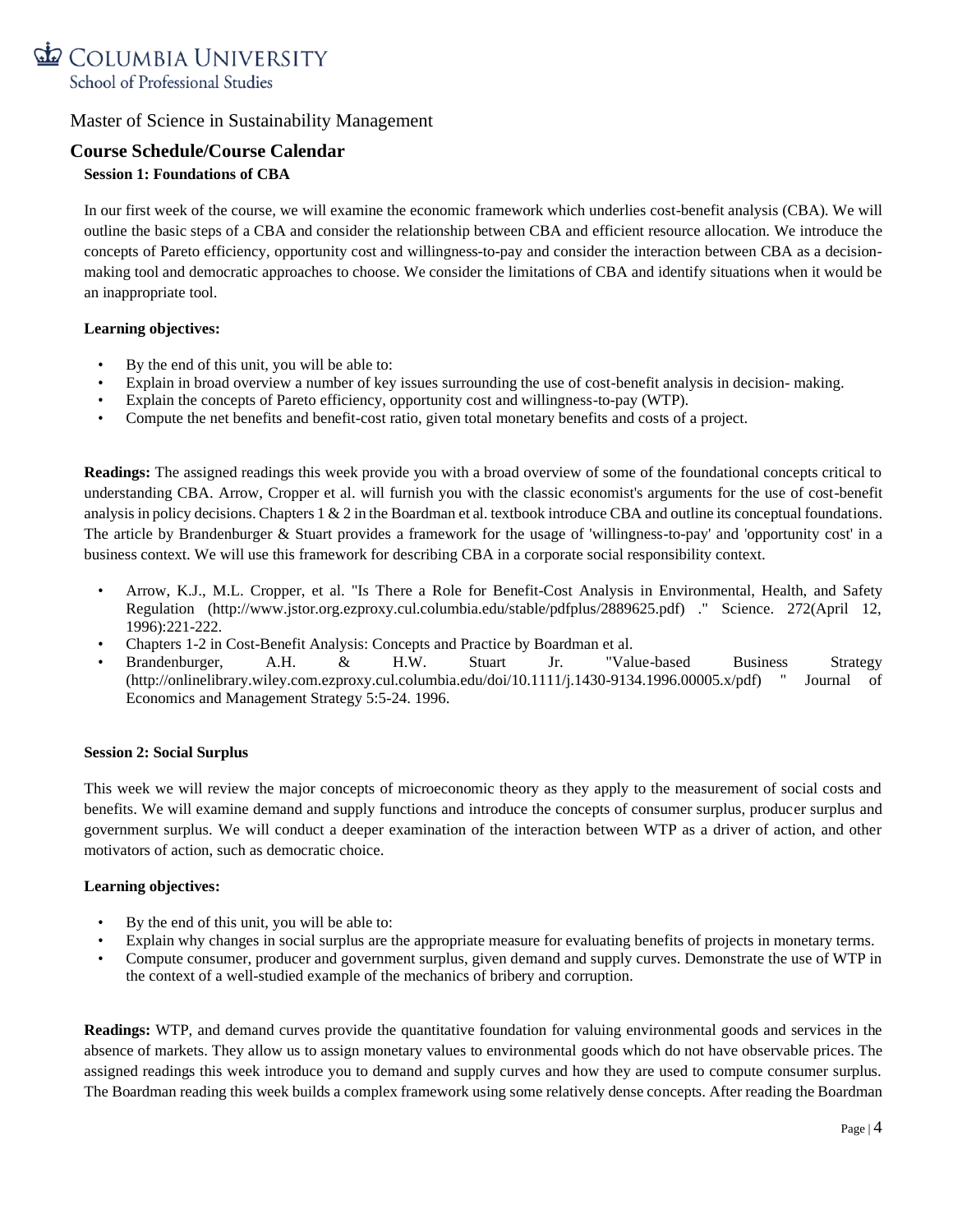# COLUMBIA UNIVERSITY School of Professional Studies

# Master of Science in Sustainability Management

et al. textbook, check to make sure that you understand the concepts of demand and supply curves and their relationship to allocative efficiency. Keep in mind the concept of willingness-to-pay. Then read the McMillan & Zoido paper and ask yourself how WTP-based methods might interact with democratic decision-making processes in an imperfect world. McMillan & Zoido's research introduces the concept of 'revealed preference,' which we will investigate further for environmental valuation in Session 8.

- Read Chapter 3 in Boardman et al.
- McMillan, J. & Zoido, P. "How to Subvert Democracy: Montesinos in Peru. (http://dx.doi.org.ezproxy.cul.columbia.edu/10.1257/0895330042632690) " Journal of Economic Perspectives 18, 4 pp 69- 92. 2004.

#### **Session 3: Computing Net Benefits**

In CBA, costs and benefits are based on the concept of WTP. Benefits are the sum of the maximum amounts that people would be willing to pay for a policy outcome, and costs are the sum of the opportunity costs of the resources required by the policy.

#### **Learning objectives:**

By the end of this unit, you will be able to:

- Estimate the change in social surplus caused by a policy intervention.
- Explain how the computation of social surplus is affected by market distortions such as monopoly or the presence of positive or negative externalities.
- Explain the salience of the marginal excess tax burden for projects that are financed from tax revenues.

#### **Readings:**

The assigned readings this week outline how to estimate the change in social surplus in the primary market affected by a policy intervention. Chapter 4 in the Boardman et al. textbook provide roadmaps for measuring changes in social surplus in primary markets. Chapter 4 examines primary markets: both the simple case of efficient (or undistorted) markets and the more complex case of markets distorted by monopoly, information asymmetry or externalities. In situations where prices observed in the market do not reflect the social value of a good accurately or where prices do not exist (e.g., for public goods), a process called shadow pricing is used.

Shadow prices are prices which have been adjusted or estimated so that they come as close as possible to measuring the social value of the good in question. The article by Loomis provides a classic overview and context for the measurement of the nonmarket value of environmental amenities (i.e. shadow prices). This reading should modulate your assessment of how these techniques end up being used in the real world.

- Read Chapter 4 in Boardman et al.
- John Loomis. "Economic Values without Prices: The Importance of Nonmarket Values and Valuation for Informing Public Policy Debates." Choices. 3rd Quarter 2005.

#### **Session 4: Computing Net Benefits**

Previous Session Continued.

#### **Session 5: Discounting**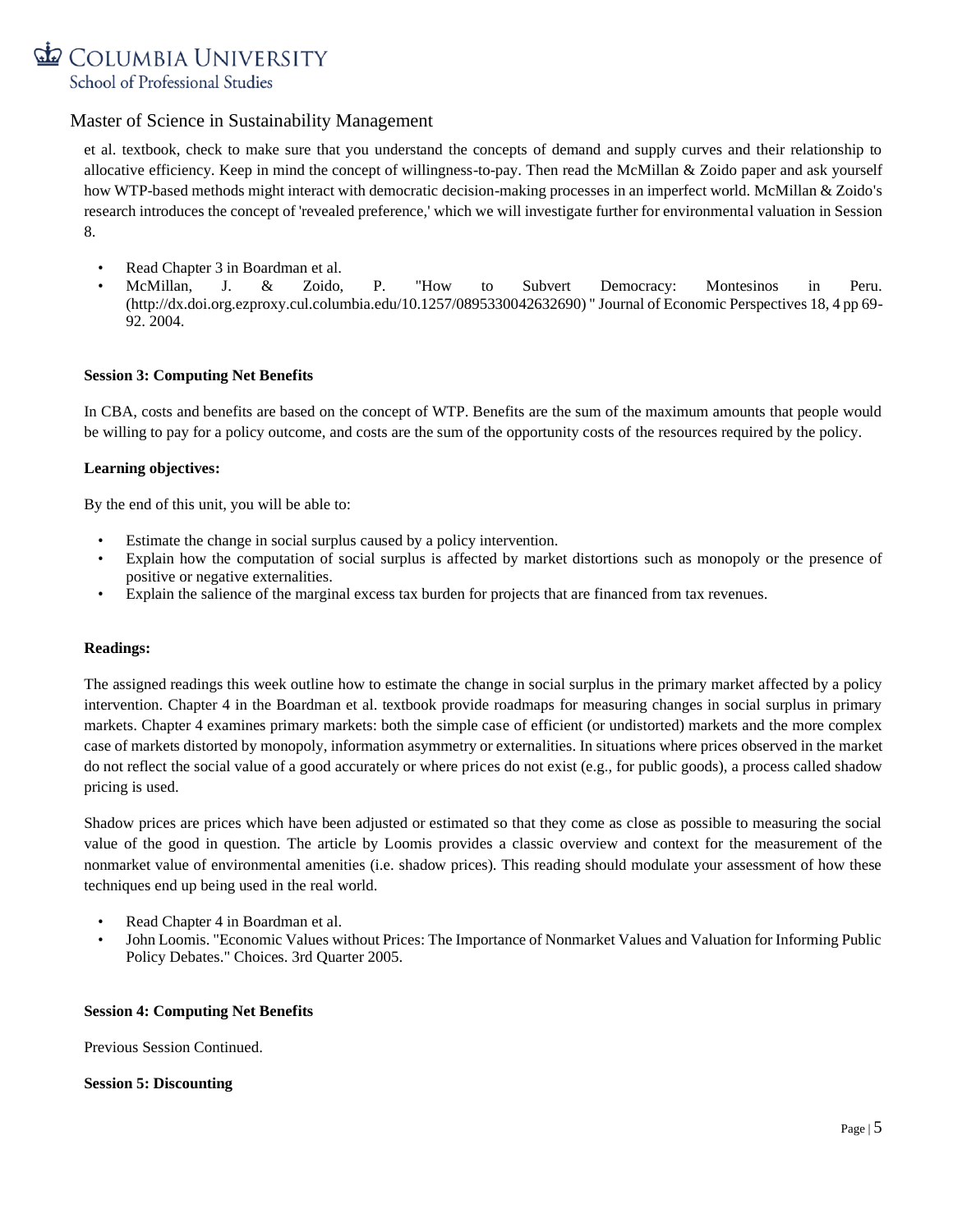

All decisions have significant consequences which are felt over time. These future impacts must be translated into present values in any cost-benefit analysis. This unit outlines how to to compute the net present value of a project, assuming a given social discount rate and also discusses different methods of choosing an appropriate discount rate.

#### **Learning objectives:**

- By the end of this unit, you will be able to:
- Compute the present and future values of any cash flows, given a discount rate,
- Compare projects with different timeframes,
- Understand how to incorporate inflation and select horizon values in cost-benefit analyses, Describe and support alternative methods of choosing an appropriate discount rate.

**Readings:** Please read the Goulder & Stavins article first. This will give you an overview of discounting and how it is used in environmental cost-benefit analysis. Then read the chapters in the Boardman et al. text.

- Chapter 6 describes how to compute the net present value of a project, assuming a given discount rate. Chapter 10 outlines alternative rationales for choosing the appropriate discount rate.
- Goulder, L.H. & R.N. Stavins. "An Eye on the Future. (http://www.nature.com.ezproxy.cul.columbia.edu/nature/journal/v419/n6908/pdf/419673a.pdf) " Nature 419:673-674. Oct 2002.
- Read Chapters 6 and 10 in Boardman et al. Cost-Benefit Analysis: Concepts and Practice.

#### **Recommended:**

- Bazelon C. & K. Smetters. "Discounting inside the Washington DC Beltway (http://pubs.aeaweb.org.ezproxy.cul.columbia.edu/doi/pdfplus/10.1257/jep.13.4.213) ." Journal of Economic Perspectives 13(4): 213-228. 1999.
- Johnson L.T. & C. Hope. "The Social Cost of Carbon in US Regulatory Impact Analysis (http://link.springer.com.ezproxy.cul.columbia.edu/article/10.1007/s13412-012-0087-7) ." Journal of Environmental Studies and Sciences. 2(3):205-221

#### **Session 6: Uncertainty**

Since uncertainty is pervasive, rational decision-making must incorporate probabilities of outcomes rather than actual outcomes. It is not enough to make decisions based on expected (or mean) outcomes: good decisions must account for the underlying variability in outcomes. This week, we learn about expected value analysis and sensitivity analysis, methods of incorporating the range of possible outcomes into the optimal decision. We also consider the value of information and quasi-option analysis, which are techniques for rationally deferring decisions until salient information is acquired or revealed.

#### **Learning objectives:**

By the end of this unit, you will be able to:

- Calculate the expected value of net benefits, given a range of outcomes and associated probabilities, Design and carry out appropriately informative sensitivity analyses,
- Describe how a Monte Carlo analysis would be carried out for any specific CBA.

# **Readings:**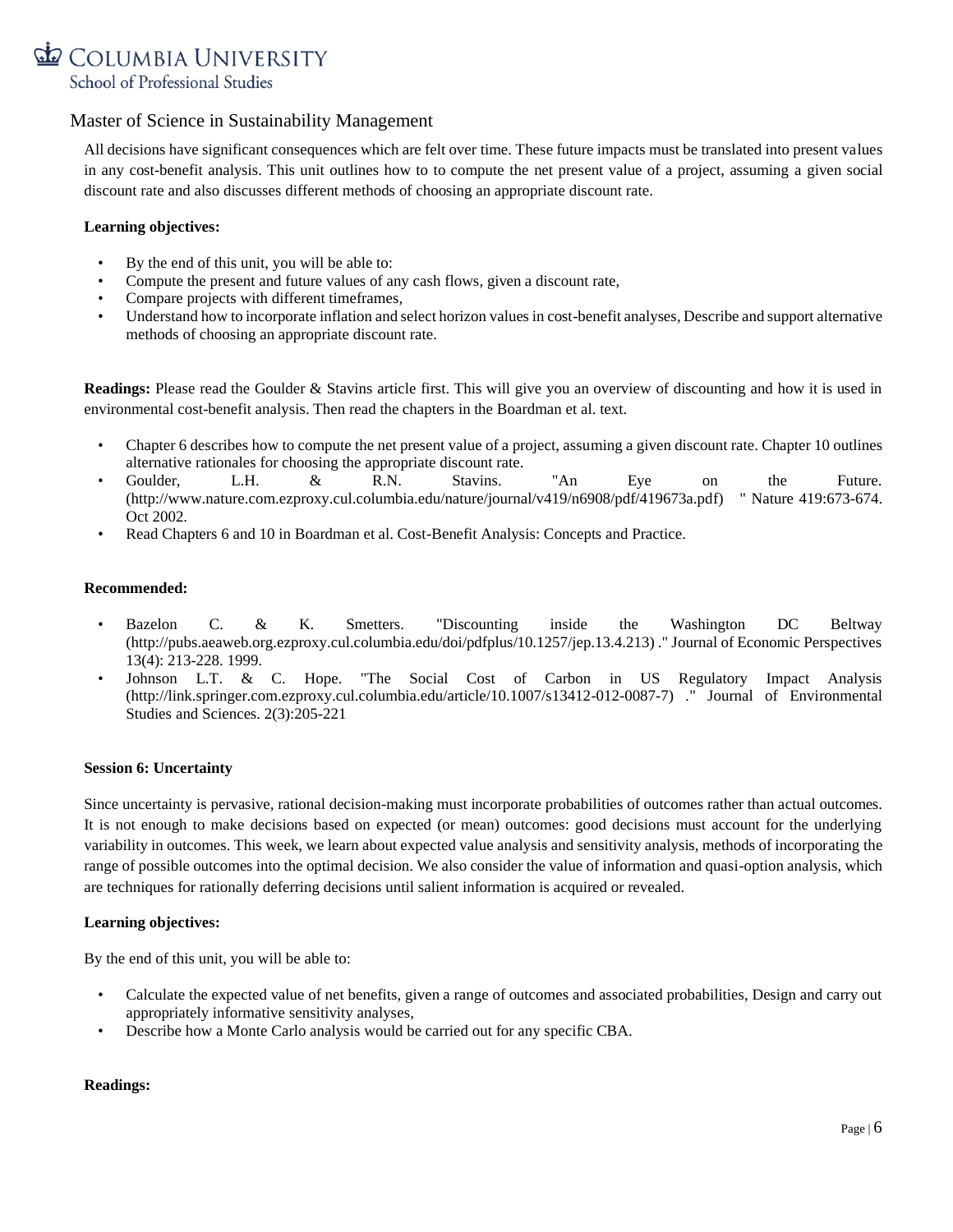

- Chapter 7 in the Boardman et al. text will provide you with a concise and directed exposition of the impact of uncertainty on CBA, including sections on expected value analysis, sensitivity analysis and the value of information. The treatment in that text is dense and while you may find it sufficient, it may be helpful to read
- Chapter 18 in the Kolstad text for a more general outline of the impact of risk and uncertainty on environmental decisionmaking.
- Read pages 167-187 and pages 196-199 in Chapter 7 in Boardman et al.
- Read the first chapter on Monte Carlo analysis in business analytics and decision-making in Jonathan Pinder's Introduction to Business Analytics using Simulation (Academic Press, 2017) .

#### **Recommended Readings:**

- Kolstad, C.D. Chapter 18 (<http://vizedhtmlcontent.next.ecollege.com/CurrentCourse/KolstandCh18.pdf>) in Environmental Economics. 2nd edition.
- EPA's guidance on the use of Monte Carlo in risk assessment "Guiding Principles for Monte Carlo Analysis" EPA/630/R-97/001 March 1997 (attached).

#### **Session 7: Optionality**

We introduce and distinguish the two concepts of expected social surplus and option price. The expected social surplus is just the mean social surplus probability-weighted across all outcomes. The option price incorporates the monetary value of risk reduction which consumers are willing to pay to choose a project that reduces the variability of outcomes. Differentiating these two concepts facilitate the valuation of projects which reduce or pools risks. Without these concepts, it is impossible to conduct a proper CBA of any risk-reducing project.

We extend the analysis of uncertainty to quantify the value of information acquisition. We ask when it is worth investing in information to partially reduce uncertainty? We go beyond measuring merely the chance of being wrong and outline methods for determining the cost of being wrong.

#### **Learning objectives:**

By the end of this unit, you will be able to:

- Distinguish between expected social surplus and option price, Explain the value of real options analysis to decisionmaking.
- Outline a method for determining the most important drivers of uncertainty in a decision problem.

**Readings:** The Copeland & Antikarov reading provides a practitioner's introduction to the value of options thinking in the context of decision-making and outlines the situations in which real options analysis is productive. Chapter 8 in the Boardman et al. text provides a technical exposition of the concepts of expected social surplus and option price, and builds the framework within which the value of a risk-reducing project is measured.

- Copeland & Antikarov. Chapter 1 in Real Options: A Practitioner's Guide (see below).
- Read Chapter 8 in Cost-Benefit Analysis: Concepts and Practice.

**Readings:** The section on value of information the Boardman text provides a conceptual introduction to the value of information using theoretical decision tree analysis. The chapter from Douglas Hubbard's book provides a practitioner's summary of the value of information acquisition.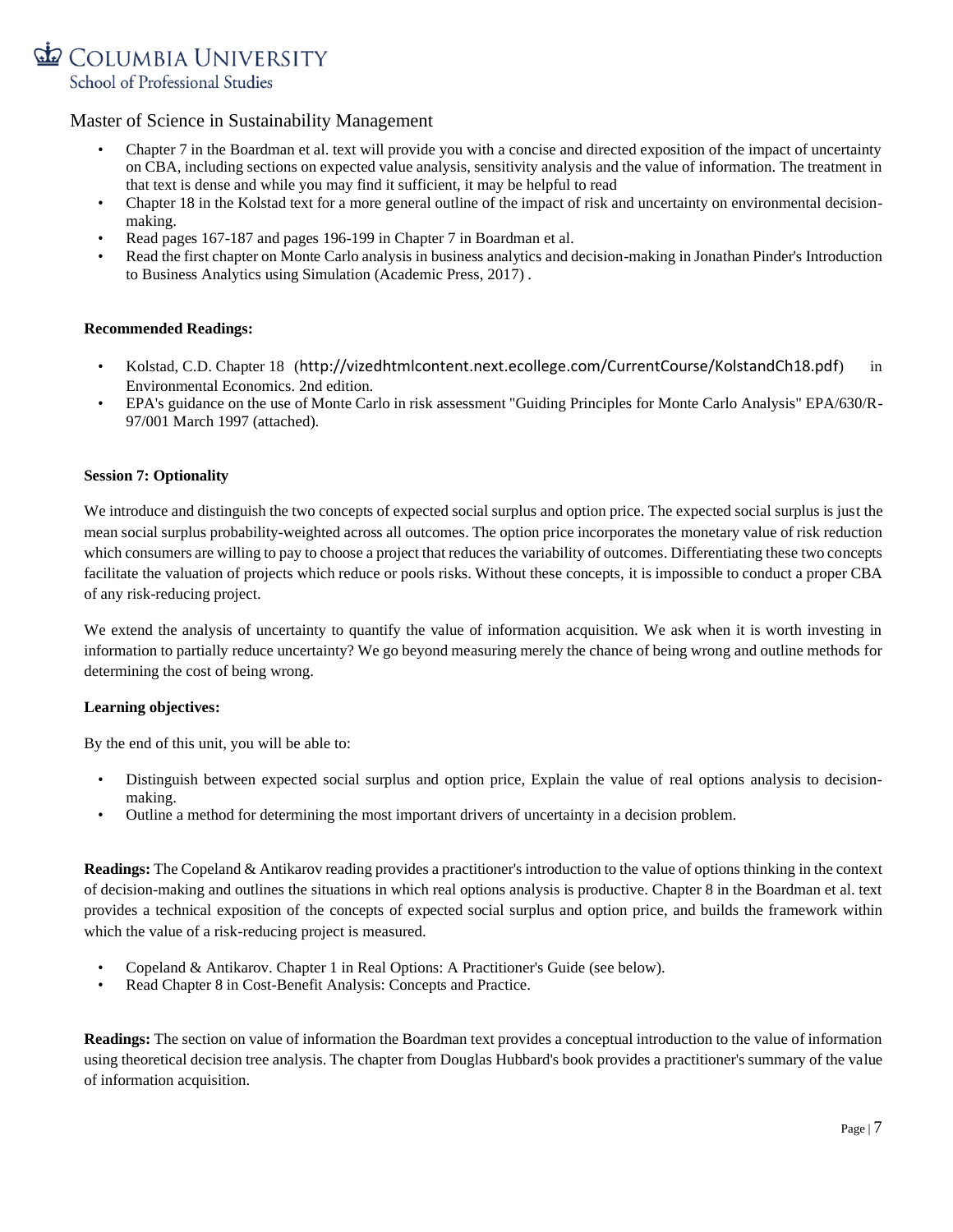

- Read Chapter 7, pages 187-195. in Cost-Benefit Analysis: Concepts and Practice.
- Read Chapter 7 entitled "Quantifying the Value of Information," in How To Measure Anything: Finding the Value of Intangibles in Business by Douglas W. Hubbard. (attached).

#### **Session 8: Revealed Preference**

We can compute the change in social surplus in actual markets by directly estimating demand and supply curves in markets where this is feasible. In situations where markets for certain "goods" such as pollution or human life do not exist, we must use alternative methods to value social surplus. This week we examine what are known as revealed preference methods of valuation, which include the hedonic pricing method, the travel cost method and the defensive expenditures method. These methods attempt to infer the value of goods which do not trade in the market from the observed behaviour of stakeholders in related markets.

#### **Learning objectives:**

By the end of this unit, you will be able to:

- Perform a simplified direct estimation of a demand curve and use the estimate to compute to compute consumer surplus.
- Outline and assess various methods of revealed preference valuation.

**Readings:** Chapter 13 in the Boardman et al. text describes methods of valuing the impact of on social surplus using direct estimation of demand curves. Chapter 14 extends the analysis to situations where markets for certain "goods" such as pollution or human life do not exist. This chapter provides an introduction what are known as revealed preference methods of valuation, which include the hedonic pricing method, the travel cost method and the defensive expenditures method. Timothy Haab has a layperson's introduction to the concepts of revealed preference valuation.

- Read Chapters 13-14 in Cost-Benefit Analysis: Concepts and Practice.
- Kolstad, C.D. Chapter 7 in Environmental Economics. 2nd edition (see file below).
- Haab, Timothy. "What's the Value of a Clean Beach? (https://www.greenbiz.com/article/whats-value- cleanbeach-heres-how-economists-do-numbers) " GreenBiz.

#### **Session 9: In-Class Quiz & Take Home Exam**

There will be an in-class quiz.

Following the lecture, there will be a Take Home Exam

Review everything we have done to date in preparation for the midterm exam.

Plan to take a take-home examination from Friday, Mar 29 from 6:00pm to Wednesday, Apr 3 at 5:00 pm.

#### **Session 10: Stated Preference**

In situations where the value of an environmental amenity does not lead to a behavioural trace amongst consumers, revealed preference methods of valuation are not feasible. For components of value such as existence value, contingent valuation (CV) is the only method of estimating MWTP. Contingent valuation uses carefully structured surveys to elicit the values that stakeholders place on amenities. We provide an overview of CV surveys, review criticisms of CV, and consider the strengths and weaknesses of the most commonly used CV methods.

## **Learning objectives:**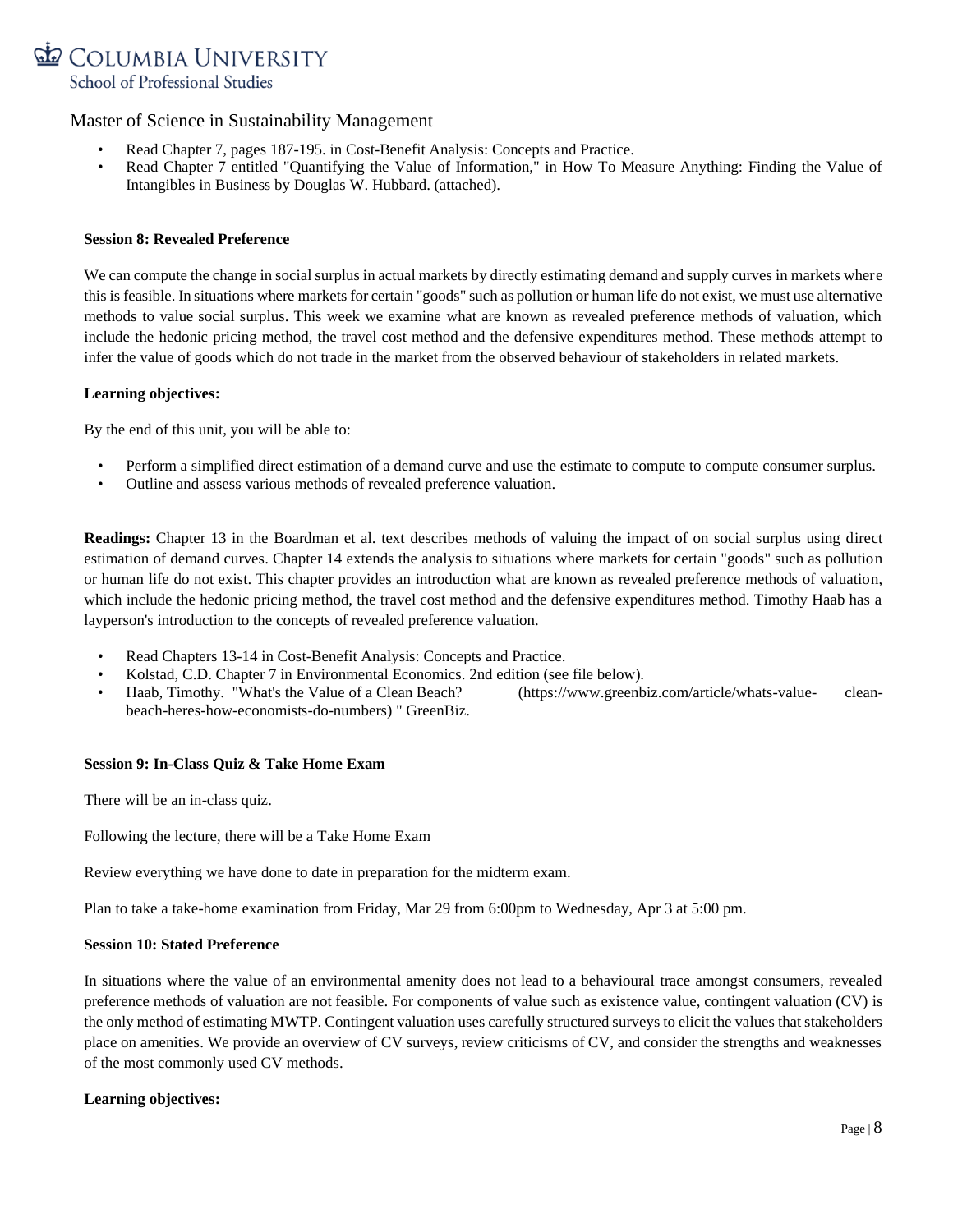

By the end of this unit, you will be able to:

- Provide an overview of contingent valuation (CV) surveys, review and counter criticisms of CV, and outline the strengths and weaknesses of the most commonly used CV methods,
- Critique the survey design of any specific CV survey.

**Readings:** Chapter 9 in the Boardman et al text describes sources of passive use values for natural resources such as option value and existence value. These are primarily the categories of value for which we use CV surveys, which are described in Chapter 15.

• Read Chapters 9 and 15 in Cost-Benefit Analysis: Concepts and Practice.

It would not be cost-effective to estimate shadow prices from scratch each time that CBA needs to be performed. This week we review the existing estimates of shadow prices and outline methods to construct a bespoke estimate for each CBA application. We review a number of shadow prices including the value of a statistical life, the value of a life year, the cost of crashes and the cost of injuries, the cost of crime, the value of time, the value of recreational activities, the value of nature, the value of water and water quality, the cost of noise, and the cost of air pollution.

**Learning objectives:** By the end of this unit, you will be able to:

• List the range of shadow prices for which previously constructed estimates are readily available, Adjust the available estimates to compute a first approximation of net benefits in a specific CBA.

**Readings:** Chapter 16 in the Boardman et al. text provides an overview of shadow prices for a number of 'goods' including value of a statistical life, the cost of crime, the value of time, recreation and nature. The article by Ashenfelter focuses on methods and challenges of estimating the shadow price of life, a key building block for the measurement of social surplus in projects which change mortality risks.

- Read Chapter 16 in Cost-Benefit Analysis: Concepts and Practice.
- Ashenfelter, O. (2002) "Measuring the Value of a Statistical Life: Problems and Prospects (http://www.jstor.org.ezproxy.cul.columbia.edu/stable/3590409) ." Economic Journal Oct 2002.
- Richardson, L., et al. (2015). "The role of benefit transfer in ecosystem service valuation ." Ecological Economics 115: 51-58.
- McComb, G. et al. (2006) "International Valuation Databases: Overview, methods and operational issues [\(http://ejournals.ebsco.com.ezproxy.cul.columbia.edu/Direct.asp?](http://ejournals.ebsco.com.ezproxy.cul.columbia.edu/Direct.asp) AccessToken=95X5JIX8XXRUEZE4Q9DJEKPJQIKM8Q41J&Show=Object) ." Ecological Economics 60.
- De Groot, R. et al. (2012) "Global estimates of the value of ecosystems and their services in monetary units" Ecosystem Services 1: 50-61.

## **Session 11: Benefits Transfer**

It would not be cost-effective to estimate shadow prices from scratch each time that CBA needs to be performed. This week we review the existing estimates of shadow prices and outline methods to construct a bespoke estimate for each CBA application. We review a number of shadow prices including the value of a statistical life, the value of a life year, the cost of crashes and the cost of injuries, the cost of crime, the value of time, the value of recreational activities, the value of nature, the value of water and water quality, the cost of noise, and the cost of air pollution.

#### **Learning objectives**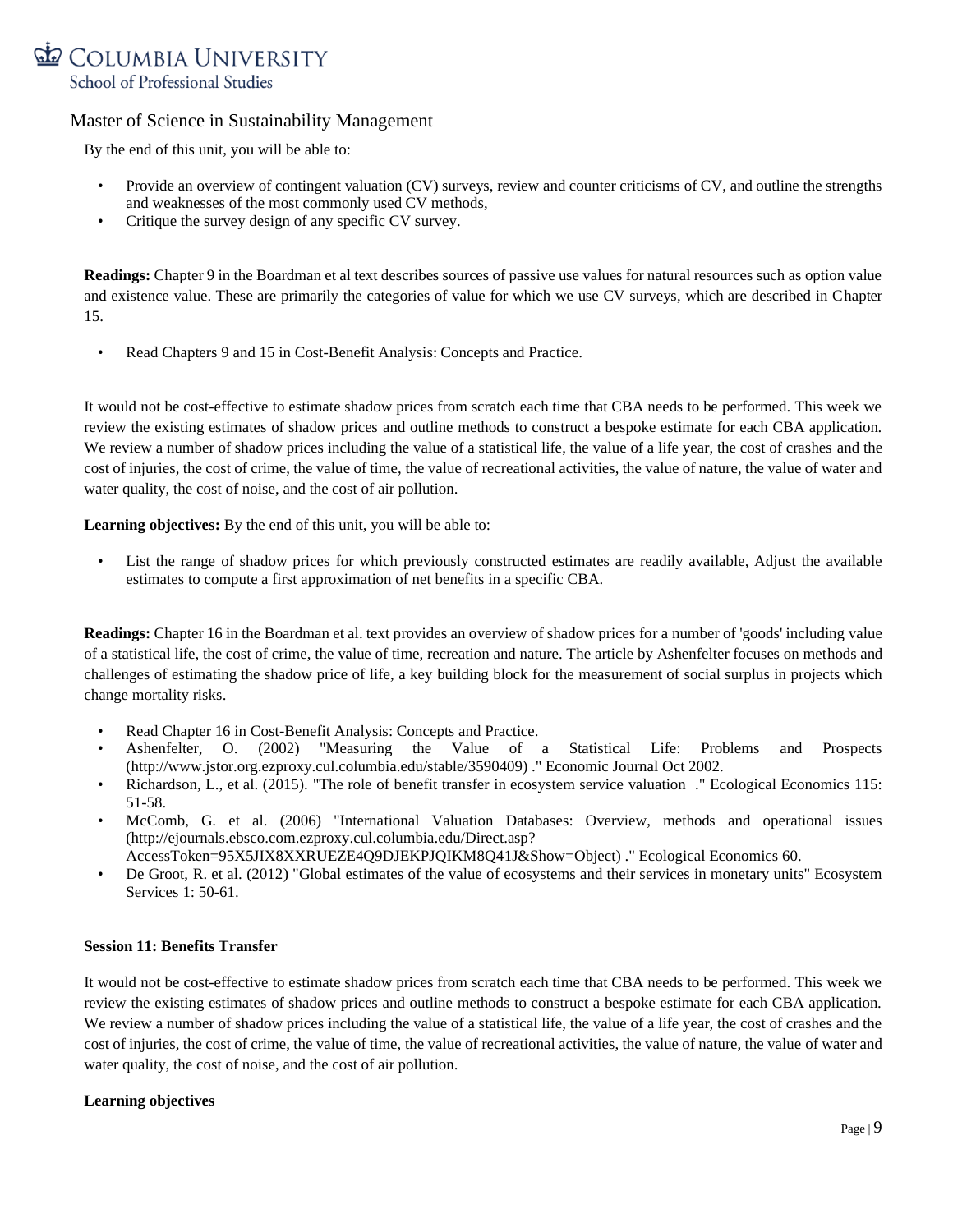

By the end of this unit, you will be able to:

List the range of shadow prices for which previously constructed estimates are readily available, Adjust the available estimates to compute a first approximation of net benefits in a specific CBA.

**Readings:** Chapter 16 in the Boardman et al. text provides an overview of shadow prices for a number of 'goods' including value of a statistical life, the cost of crime, the value of time, recreation and nature. The article by Ashenfelter focuses on methods and challenges of estimating the shadow price of life, a key building block for the measurement of social surplus in projects which change mortality risks.

- Read Chapter 16 in Cost-Benefit Analysis: Concepts and Practice.
- Ashenfelter, O. (2002) "Measuring the Value of a Statistical Life: Problems and Prospects (http://www.jstor.org.ezproxy.cul.columbia.edu/stable/3590409) ." Economic Journal Oct 2002.
- Richardson, L., et al. (2015). "The role of benefit transfer in ecosystem service valuation ." Ecological Economics 115: 51-58.
- McComb, G. et al. (2006) "International Valuation Databases: Overview, methods and operational issues [\(http://ejournals.ebsco.com.ezproxy.cul.columbia.edu/Direct.asp?](http://ejournals.ebsco.com.ezproxy.cul.columbia.edu/Direct.asp)

AccessToken=95X5JIX8XXRUEZE4Q9DJEKPJQIKM8Q41J&Show=Object) ." Ecological Economics 60.

#### **Session 12: Case Studies & Critique of CBA**

#### **Case Study**

Case Studies – ARC Tunnel and Chinese Biodiversity

This week we will discuss two case studies: the costs and benefits of preserving biodiversity within Chinese nature reserves and the canceled ARC tunnel project to build an additional rail link under the Hudson River. Please review the readings for both cases. The second case includes the actual pro- and con- reports prepared by your colleagues who took the class in a previous year. These are good examples of projects with both vocal supporters and opponents.

#### **Learning objectives:**

- By the end of this unit, you will be able to:
- Outline the costs and benefits of the projects in the case studies,
- Describe specific valuation techniques which apply to the measurement of social surplus in these cases,
- Critique arguments for and against the projects.

#### **Readings**

Case Study: Chinese Biodiversity

- Ma, B., Zhao, Z. et al. "Household costs and benefits of biodiversity conservation: case study of Sichuan giant panda reserves in China (https://link-springer- com.ezproxy.cul.columbia.edu/content/pdf/10.1007%2Fs10668-017-9959-z.pdf) ." Environment, Development & Sustainability. Vol 20 (4) 1665-1686. 2018.
- Case Study: ARC Tunnel
- The two opposing reports by former students will give you an outline of the arguments. The additional assigned readings will provide examples of source documents you will be using for your own project reports.
- Price D., D. Prioleau, M. Pernalete & S. Rosner. "Access to the Region's Core: Cost Benefit Analysis Project Report in favor of the ARC Project" 24 December 2012.
- Barry M., D. Carille, S. Cook. "Cost Benefit Analysis for Access to the Region's Core" 24 December 2012.